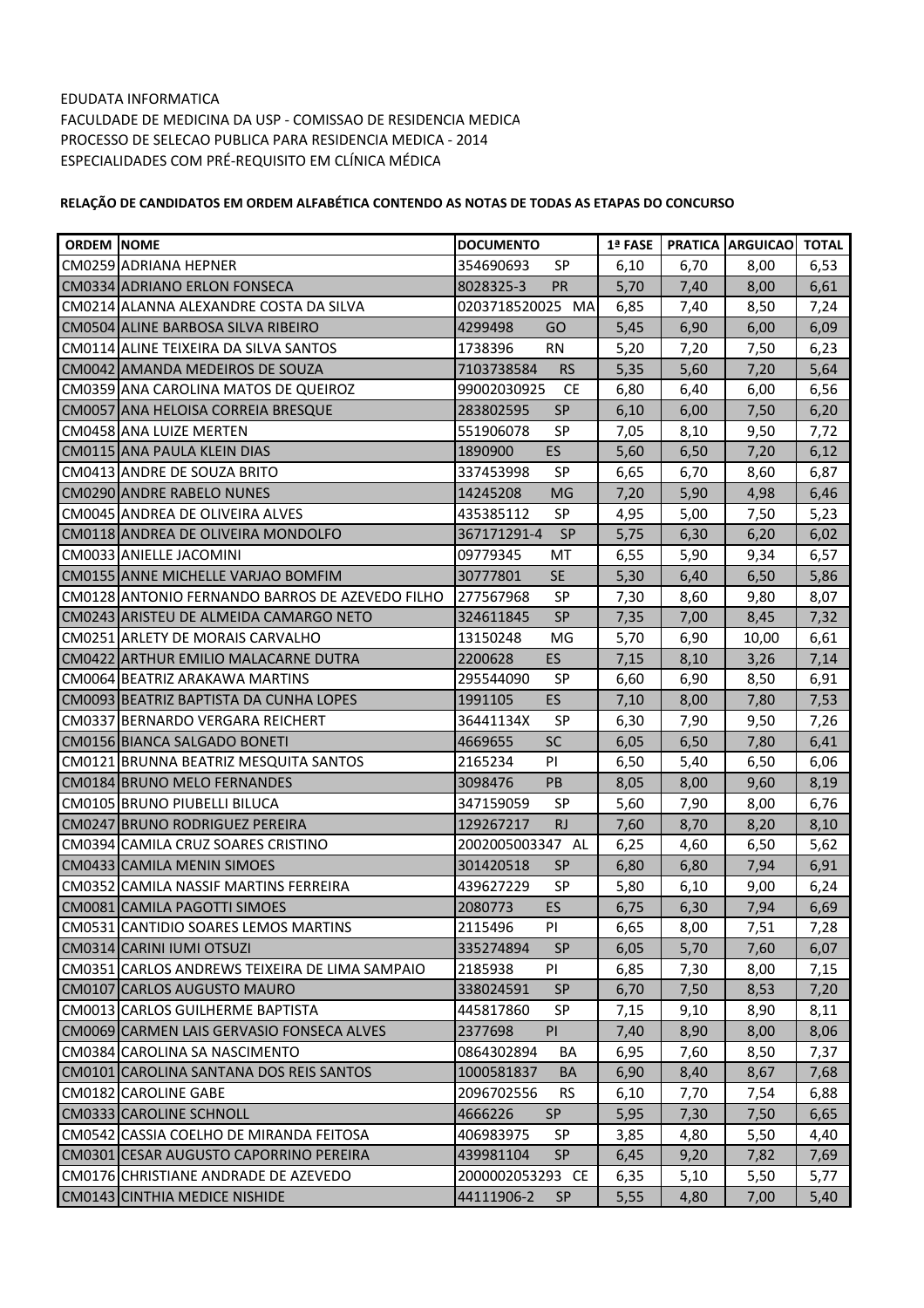| <b>ORDEM NOME</b> |                                                 | <b>DOCUMENTO</b>        | 1ª FASE |      | <b>PRATICA ARGUICAO</b> | <b>TOTAL</b> |
|-------------------|-------------------------------------------------|-------------------------|---------|------|-------------------------|--------------|
|                   | CM0210 CREUZA MACEDO GOES                       | <b>SE</b><br>30955548   | 7,25    | 8,10 | 9,03                    | 7,77         |
|                   | CM0108 CRISTIANE BERNARDES MEDEIROS CASTEDO     | <b>SP</b><br>339466844  | 7,35    | 6,30 | 7,10                    | 6,91         |
|                   | CM0036 DANIEL DA MOTTA GIRARDI                  | <b>SP</b><br>439966243  | 6,45    | 7,20 | 9,20                    | 7,03         |
|                   | CM0293 DANIEL EIGER                             | 218480655<br><b>RJ</b>  | 7,10    | 7,00 | 4,00                    | 6,75         |
|                   | <b>CM0357 DANIEL FELGUEIRAS ROLO</b>            | 2857104<br>PA           | 6,30    | 8,90 | 9,50                    | 7,66         |
|                   | CM0427 DANIEL MACHADO BAPTISTA                  | <b>RJ</b><br>131477333  | 6,00    | 6,50 | 8,20                    | 6,42         |
|                   | CM0439 DANIEL MONTE COSTA                       | 98001315936<br>AL       | 5,65    | 7,90 | 9,00                    | 6,89         |
|                   | CM0034 DANIEL MORETTI CHAVES                    | 44099732X<br><b>SP</b>  | 6,80    | 7,80 | 8,65                    | 7,39         |
|                   | CM0522 DANIEL VILELA DE HOLANDA                 | 2000001178525 AL        | 6,15    | 7,40 | 9,00                    | 6,94         |
|                   | CM0336 DEBORA NAKATANI LOPES                    | PR<br>92563278          | 3,30    | 2,70 | 9,00                    | 3,63         |
|                   | CM0194 DIEGO FERNANDO FIGUEIREDO SANTOS         | 99001003452<br>AL       | 6,00    | 7,30 | 7,50                    | 6,67         |
|                   | CM0277 DIOGO BARBALHO CHAVES                    | 1828152<br><b>RN</b>    | 6,95    | 9,60 | 10,00                   | 8,32         |
|                   | CM0084 DULCEANE NATYARA ROCHA CARDOSO           | 1002797918<br><b>SP</b> | 7,30    | 6,00 | 3,50                    | 6,40         |
|                   | CM0393 DYEEGO DE MATOS MACHADO                  | ES<br>1973945           | 7,55    | 6,50 | 7,50                    | 7,13         |
|                   | CM0313 EDUARDO JORGE DUQUE DE SA CARNEIRO FILHO | PE<br>7068588           | 6,30    | 8,30 | 9,00                    | 7,37         |
|                   | CM0530 EDUARDO POLIZINI FALUDI                  | <b>SP</b><br>44353696X  | 6,65    | 6,40 | 9,90                    | 6,88         |
|                   | CM0047 EDUARDO SAADI NETO                       | 428025225<br><b>SP</b>  | 5,85    | 8,10 | 9,40                    | 7,11         |
|                   | CM0199 EDUARDO SHO ONODERA                      | <b>SP</b><br>439200568  | 6,25    | 6,00 | 7,50                    | 6,28         |
|                   | CM0353 ELEN CAMILA BELARMINO LOURA              | <b>RO</b><br>539861     | 7,00    | 7,50 | 6,27                    | 7,13         |
|                   | CM0151 ELLEN PIERRE DE OLIVEIRA                 | <b>SP</b><br>281866983  | 5,40    | 6,30 | 10,00                   | 6,22         |
|                   | CM0490 ERICA KIYOMI INOWE                       | 285075950<br><b>SP</b>  | 6,45    | 7,50 | 9,40                    | 7,17         |
|                   | CM0062 ESTELA TEBALDI BATISTA                   | <b>RJ</b><br>212240568  | 5,00    | 5,60 | 0,00                    | 4,74         |
|                   | CM0065 FABIANA MASCARENHAS SOUZA LIMA           | <b>SP</b><br>0915765551 | 6,30    | 5,30 | 10,00                   | 6,27         |
|                   | CM0077 FELIPE MARQUES DA COSTA                  | 95002038648<br>CE       | 7,30    | 7,00 | 9,00                    | 7,35         |
|                   | CM0124 FELIPE MORAES TOLEDO PEREIRA             | SP<br>41037587-1        | 6,00    | 7,90 | 10,00                   | 7,16         |
|                   | CM0275 FERNANADA MOREIRA DE FREITAS             | <b>SP</b><br>434457863  | 5,95    | 6,10 | 9,50                    | 6,37         |
|                   | CM0326 FERNANDA CAVALIERI COSTA                 | MG<br>13283858          | 7,20    | 7,20 | 6,00                    | 7,08         |
|                   | CM0129 FERNANDA DE CASTRO SILVA AMORIM          | MG10808289<br>MG        | 6,05    | 8,40 | 3,00                    | 6,69         |
|                   | CM0324 FLAVIA ZERBONE LOUREIRO                  | <b>SP</b><br>1523372    | 7,45    | 7,60 | 10,00                   | 7,77         |
|                   | CM0296 GABRIEL CLEMENTE DE B PEREIRA            | 3136491<br><b>PB</b>    | 6,20    | 8,50 | 7,10                    | 7,21         |
|                   | CM0080 GABRIEL CORBETTA REGIS                   | SC<br>3841538           | 5,20    | 4,40 | 7,30                    | 5,09         |
|                   | CM0041 GABRIELA DAFFRE CARVALHO                 | SP<br>35270546-2        | 6,35    | 6,40 | 7,50                    | 6,49         |
|                   | CM0462 GABRIELA MIANA DE MATTOS PAIXAO          | 11183709<br>MG          | 7,35    | 4,80 | 9,03                    | 6,50         |
|                   | CM0215 GIANE CRISTINA DE MORAES GARCIA          | 278198028<br><b>SP</b>  | 5,25    | 5,80 | 10,00                   | 5,95         |
|                   | CM0242 GILBERTO MEDEIROS VIANA NETO             | 1986752<br>PI           | 6,70    | 6,50 | 8,50                    | 6,80         |
|                   | CM0038 GRAZIELA BIANCA BORTOLO                  | SP<br>257500637         | 4,80    | 4,20 | 6,00                    | 4,68         |
|                   | CM0250 GUILHERME CASALE                         | 352759239<br>SP         | 7,40    | 6,50 | 9,17                    | 7,22         |
|                   | CM0203 GUSTAVO FRAZATTO MEDEIROS DE MIRANDA     | 87407659<br><b>PR</b>   | 4,45    | 6,10 | 6,00                    | 5,27         |
|                   | CM0463 GUSTAVO JOSE DE MOURA PEDRO              | 601791<br>RO.           | 4,25    | 6,00 | 9,00                    | 5,43         |
|                   | CM0540 GUSTAVO PASSAGLIA BERNARDES              | 4076433<br>GO           | 6,40    | 8,20 | 8,50                    | 7,33         |
|                   | CM0167 HAROLDO HEITOR RIBEIRO FILHO             | 2001002325186 CE        | 6,85    | 7,70 | 8,85                    | 7,39         |
|                   | CM0071 HEITOR ALVES ROCHA                       | 4377899<br>GO           | 5,45    | 7,90 | 7,50                    | 6,64         |
|                   | CM0111 HENRIQUE BARRETO CARLOS REGO             | 1307814<br><b>RN</b>    | 7,00    | 6,90 | 8,00                    | 7,06         |
|                   | CM0360 HUGO RODRIGUES CARVALHO SILVA            | 1001525620<br><b>BA</b> | 5,70    | 4,20 | 7,24                    | 5,25         |
|                   | CM0216 ISABELA AMBROSIO GAVA                    | ES<br>1814430           | 6,05    | 7,00 | 8,50                    | 6,68         |
|                   | CM0317 ISABELA CRISTINA KIRNEW ABUD             | SP<br>443239897         | 7,25    | 5,80 | 8,16                    | 6,76         |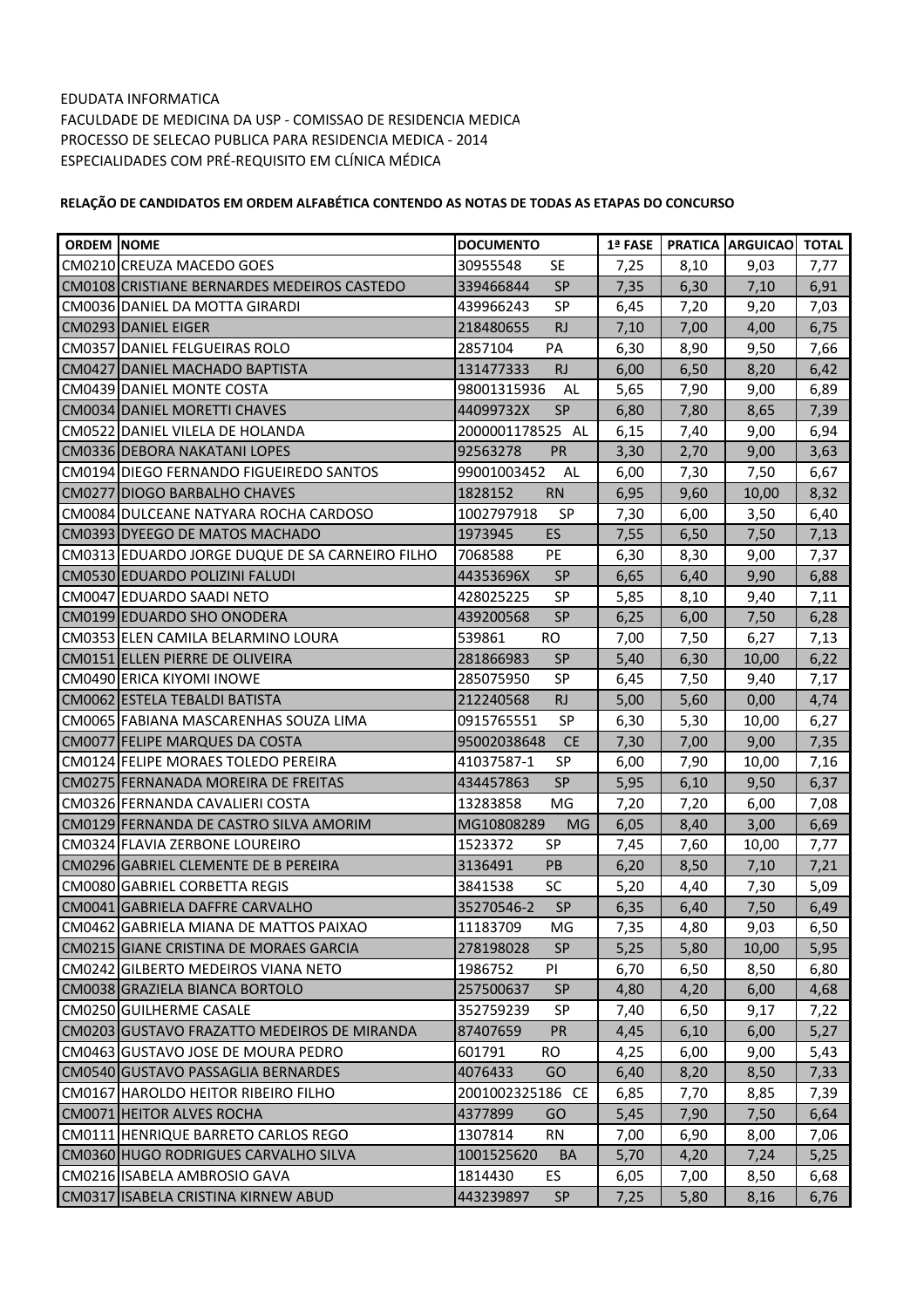| <b>ORDEM NOME</b> |                                                | <b>DOCUMENTO</b>           | 1ª FASE |      | <b>PRATICA ARGUICAO</b> | <b>TOTAL</b> |
|-------------------|------------------------------------------------|----------------------------|---------|------|-------------------------|--------------|
|                   | CM0507 ISABELA MARIA ALVES DE ALMEIDA OLIVA    | 0959985271<br>BA           | 6,20    | 4,80 | 6,40                    | 5,66         |
|                   | CM0163 IVAN DE CARVALHO VALENTE BARBOSA        | 0949459186<br><b>BA</b>    | 7,05    | 8,50 | 10,00                   | 7,93         |
|                   | CM0476 JADER DE SOUZA VILAS BOAS               | 13741305<br>MG             | 5,45    | 5,50 | 6,60                    | 5,59         |
|                   | CM0487 JANSEN DIAS PAZ JUNIOR                  | <b>SE</b><br>30431670      | 5,60    | 5,90 | 6,00                    | 5,76         |
|                   | CM0375 JESSICA SAYURI TSUKAMOTO                | SP<br>435164090            | 5,65    | 5,50 | 5,40                    | 5,57         |
|                   | CM0192 JJOAO BOSCO BRECKENFELD BASTOS FILHO    | 2001010341543 CE           | 6,40    | 7,60 | 8,48                    | 7,09         |
|                   | CM0362 JJOSE NUNES DE ALENCAR NETO             | <b>CE</b><br>2002034026085 | 6,35    | 7,20 | 6,71                    | 6,73         |
|                   | CM0082 JJULIA LUSIS LASSANCE CUNHA             | 114254725<br><b>RJ</b>     | 4,85    | 7,30 | 8,00                    | 6,15         |
|                   | CM0308 JULIANA ARMANDO ROSA                    | <b>SP</b><br>337440670     | 4,85    | 6,00 | 6,50                    | 5,48         |
|                   | CM0295 JJULIANA PASSOS ROCHA OLIVEIRA          | <b>SE</b><br>30825237      | 6,75    | 6,10 | 8,84                    | 6,70         |
|                   | CM0098 JULIANO SILVEIRA DE ARAUJO              | 002183594<br><b>RN</b>     | 5,85    | 8,10 | 8,50                    | 7,02         |
|                   | CM0408 JULIO BASILIO DE ARAUJO LIRA            | PB<br>2346873              | 5,00    | 4,00 | 6,40                    | 4,74         |
|                   | CM0205 KALYANNA SOARES BEZERRA                 | PI<br>2429963              | 7,00    | 8,50 | 8,00                    | 7,70         |
|                   | CM0249 KARLA DI LATELLA BOUFLEUR               | 12682406<br><b>MG</b>      | 3,90    | 2,60 | 9,00                    | 3,89         |
|                   | CM0273 KAROLINE PEDROTI FIOROTTI               | <b>ES</b><br>1580549       | 6,70    | 4,60 | 9,00                    | 6,09         |
|                   | CM0411 LAILA CHRISTINA VASSOLER                | ES<br>1596640              | 5,40    | 3,70 | 6,40                    | 4,82         |
|                   | CM0287 LARISSA ARARIPE DE MACEDO               | PE<br>6114464              | 5,85    | 6,90 | 7,50                    | 6,44         |
|                   | CM0472 LEONARDO IGNACIO CACAO                  | <b>SP</b><br>346453902     | 4,90    | 5,00 | 5,50                    | 5,00         |
|                   | CM0297 LEONARDO LUIS TORRES BIANQUI            | <b>SP</b><br>434622047     | 8,10    | 9,40 | 9,80                    | 8,79         |
|                   | CM0390 LEONARDO M B R SANTOS                   | <b>SP</b><br>439553659     | 4,50    | 6,50 | 5,50                    | 5,40         |
|                   | CM0061 LEONARDO TEIXEIRA DE MENDONCA           | 4205085<br>PA              | 5,55    | 7,40 | 6,70                    | 6,41         |
|                   | CM0015 LIDIANE INES DA ROSA                    | PR<br>62564342             | 6,75    | 7,80 | 9,02                    | 7,40         |
|                   | CM0083 LILIAN CORDEIRO                         | <b>SP</b><br>327393427     | 6,50    | 7,20 | 8,50                    | 6,98         |
|                   | CM0480 LORENA SAGRILO AUER                     | <b>ES</b><br>1866455       | 5,20    | 5,10 | 7,20                    | 5,36         |
|                   | CM0264 LUANA APARECIDA DE LIMA RAMALDES        | <b>SP</b><br>344534352     | 6,50    | 4,80 | 9,00                    | 6,07         |
|                   | CM0304 LUCAS ANDRADE SALES                     | 2001002274417 CE           | 5,70    | 6,70 | 8,00                    | 6,33         |
|                   | CM0154 LUCAS COLOMBO GODOY                     | 439710194<br><b>SP</b>     | 7,75    | 7,60 | 9,72                    | 7,89         |
|                   | CM0017 LUCAS LOBATO ACATAUASSU NUNES           | 4979662<br>PA              | 6,05    | 7,40 | 8,50                    | 6,84         |
|                   | CM0529 LUCAS REIS BROM                         | GO<br>4179975              | 4,10    | 4,20 | 9,00                    | 4,63         |
|                   | CM0319 LUCIENE OLIVEIRA FERREIRA               | 11550527<br><b>MG</b>      | 6,85    | 6,30 | 9,65                    | 6,91         |
|                   | CM0021 LUISA LEITE BARROS                      | 30930910<br><b>SE</b>      | 7,00    | 8,30 | 9,20                    | 7,74         |
|                   | CM0412 LUIZA HAENDCHEN BENTO                   | SC<br>4349047              | 6,15    | 5,90 | 9,10                    | 6,35         |
|                   | CM0465 LUIZE GIURI PALAORO                     | ES<br>1903065              | 6,40    | 6,60 | 9,00                    | 6,74         |
|                   | CM0460 MAIRA LETICIA VERAS E SOUSA             | <b>PI</b><br>2110263       | 7,60    | 9,30 | 9,50                    | 8,47         |
|                   | CM0320 MAIRA THOMAZINI RODRIGUES               | 447828319<br><b>SP</b>     | 4,95    | 5,20 | 9,00                    | 5,46         |
|                   | CM0232 MANOEL CARLOS LEONARDI DE AZEVEDO SOUZA | 35326927X<br><b>SP</b>     | 5,75    | 7,70 | 10,00                   | 6,96         |
|                   | CM0095 MARCELLA COELHO MESQUITA                | SP<br>4664232              | 5,65    | 8,70 | 9,60                    | 7,27         |
|                   | CM0073 MARCELLA MARINELLI SALVADORI            | <b>PR</b><br>89714613      | 6,05    | 5,10 | 9,60                    | 6,03         |
|                   | CM0172 MARCELO AUGUSTO DUARTE SILVEIRA         | 1170108555<br>BA           | 6,60    | 7,10 | 9,00                    | 7,04         |
|                   | CM0024 MARCELO JUNQUEIRA ATANAZIO              | 331657570<br><b>SP</b>     | 6,75    | 8,20 | 10,00                   | 7,66         |
|                   | CM0140 MARCELO PETROCCHI CORASSA               | <b>ES</b><br>1942223       | 6,80    | 6,30 | 6,80                    | 6,60         |
|                   | CM0037 MARCOS BENINI MAGARIO                   | <b>SP</b><br>261273206     | 6,75    | 7,60 | 6,00                    | 7,02         |
|                   | CM0029 MARIA ANTONIETA A A DE MEDEIROS LOPES   | 7241115<br>PE              | 6,60    | 6,70 | 9,25                    | 6,91         |
|                   | CM0546 MARIA CECILIA BERNARDES PEREIRA         | 1693034<br>AL              | 5,30    | 7,30 | 8,00                    | 6,37         |
|                   | CM0517 MARIA CLARA TEIXEIRA PIRACIABA          | <b>RJ</b><br>19616         | 6,85    | 7,30 | 8,50                    | 7,20         |
|                   | CM0113 MARIA ESTER SIMEIRA FONSECA             | 33602380-7<br><b>SP</b>    | 6,50    | 7,10 | 6,90                    | 6,78         |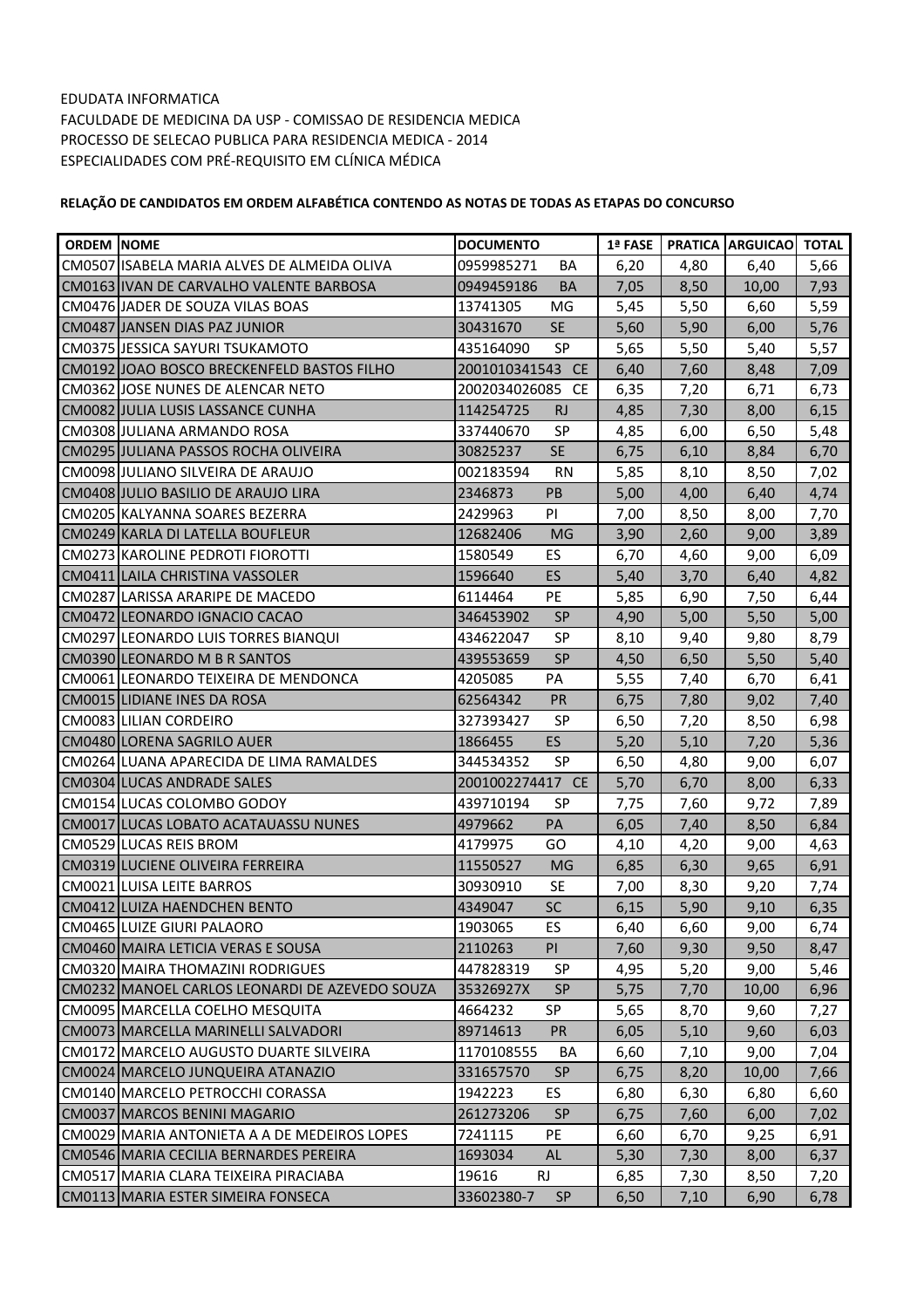| <b>ORDEM NOME</b> |                                              | <b>DOCUMENTO</b>        | 1ª FASE |      | <b>FRATICA ARGUICAOL</b> | <b>TOTAL</b> |
|-------------------|----------------------------------------------|-------------------------|---------|------|--------------------------|--------------|
|                   | CM0227 MARIANA LIMA TAFFE                    | SC<br>4013939           | 6,45    | 6,40 | 6,48                     | 6,43         |
|                   | CM0096 MARIANA NASSIF KERBAUY                | <b>SP</b><br>434634177  | 7,10    | 6,70 | 10,00                    | 7,23         |
|                   | CM0321 MARILIA DE ALMEIDA CARDOSO            | 2378031<br><b>RN</b>    | 6,50    | 8,60 | 9,50                     | 7,64         |
|                   | CM0189 MARINA PAIVA                          | SC<br>5124679           | 5,75    | 6,50 | 7,00                     | 6,18         |
|                   | CM0424 MARINA TORRES DE OLIVEIRA             | 1128364996<br>MA        | 6,60    | 7,70 | 8,25                     | 7,21         |
|                   | CM0499 MARTINA RODRIGUES DE OLIVEIRA         | PB<br>2880058           | 5,60    | 6,40 | 8,00                     | 6,16         |
|                   | CM0253 MAURICIO LAVIGNE MOTA                 | SP<br>0958331537        | 7,10    | 9,50 | 9,35                     | 8,29         |
|                   | CM0444 MELISSA SATIKO DA PENHA FIGA NOBUO    | <b>SP</b><br>344804094  | 5,75    | 5,20 | 8,00                     | 5,76         |
|                   | CM0494 MICHELE MELO BAUTISTA                 | PE<br>7339950           | 6,85    | 8,70 | 8,50                     | 7,76         |
|                   | CM0005 MILENA DEGASPARI GONZALES             | <b>SP</b><br>34538289-4 | 6,00    | 7,10 | 9,80                     | 6,82         |
|                   | CM0059 MILENA TENORIO CEREZOLI               | MG<br>11853168          | 5,30    | 4,50 | 5,50                     | 5,00         |
|                   | CM0125 MORGANA LIMA E MAIA                   | 4223971<br>GO           | 6,15    | 8,10 | 6,50                     | 6,97         |
|                   | CM0428 MURIEL GIMENEZ DOS REIS               | 32975961-9<br><b>SP</b> | 5,65    | 7,70 | 8,50                     | 6,76         |
|                   | CM0263 MURILLO DORIO QUEIROZ                 | <b>ES</b><br>1976070    | 6,60    | 8,70 | 8,00                     | 7,58         |
|                   | CM0054 NATALIA PIN CHUEN ZING                | <b>SP</b><br>36265360-4 | 5,70    | 6,20 | 9,30                     | 6,26         |
|                   | CM0130 INATHALIA BORIO PEDRAO                | <b>SP</b><br>282329845  | 5,70    | 7,50 | 8,00                     | 6,65         |
|                   | CM0418 NAYANA AMALIA DE OLIVEIRA SOUZA       | SP<br>13360459          | 4,05    | 5,50 | 5,50                     | 4,78         |
|                   | CM0092 NELSON HENRIQUE FANTIN FUNDAO         | ES<br>1726487           | 6,60    | 8,00 | 8,59                     | 7,36         |
|                   | CM0188 PABLO DUARTE LIMA                     | PB<br>2748371           | 6,15    | 5,90 | 7,50                     | 6,19         |
|                   | CM0240 PAMELA NOGUEIRA CAVALCANTE            | DF<br>2583203           | 6,65    | 4,90 | 8,18                     | 6,10         |
|                   | CM0212 PATRICIA BARBOSA MAURICIO             | 13343063<br>MG          | 7,05    | 6,70 | 6,10                     | 6,82         |
|                   | CM0152 PATRICIA TARANTO                      | 44082776-0<br><b>SP</b> | 6,45    | 5,60 | 8,80                     | 6,35         |
|                   | CM0171 PEDRO ANTONIO HERMIDA DE VIVEIROS     | 1359960740<br>BA        | 6,95    | 8,60 | 9,00                     | 7,82         |
|                   | CM0309 PEDRO VINICIUS LEITE DE SOUSA         | GO<br>4701895           | 5,90    | 6,90 | 7,50                     | 6,46         |
|                   | CM0102 POLLYANNA VALENTE NUNES RAPOSO        | 2277582<br>PI           | 5,75    | 5,90 | 6,00                     | 5,84         |
|                   | CM0457 POLYANA DOS PASSOS PONTES             | PA<br>4264880           | 5,85    | 6,40 | 7,64                     | 6,25         |
|                   | CM0028 PRECIL DIEGO MIRANDA DE MENEZES NEVES | MG<br>13439749          | 6,50    | 8,00 | 9,50                     | 7,40         |
|                   | CM0225 PRISCILA GONCALVES SERRANO            | <b>SP</b><br>336544078  | 6,25    | 7,40 | 10,00                    | 7,09         |
|                   | CM0285 PRISCILA ROSADA MONTEBELLO M CARDOSO  | SP<br>325702809         | 6,20    | 6,90 | 9,50                     | 6,81         |
|                   | CM0485 RAFAEL ARAUJO TEIXEIRA                | 12446486<br><b>MG</b>   | 7,20    | 6,50 | 6,55                     | 6,86         |
|                   | CM0183 RAFAEL BALSINI BARRETO                | SC<br>51005980          | 7,90    | 8,30 | 9,60                     | 8,23         |
|                   | CM0239 RAFAEL MACEDO MUSTAFE                 | GO<br>4701786           | 7,05    | 8,00 | 8,57                     | 7,58         |
|                   | CM0431 RAFAEL MENDONCA PESSOA                | 1805586<br>RN           | 6,80    | 8,70 | 8,15                     | 7,70         |
|                   | CM0043 RAFAELA GUERRA MACIEL                 | 574096875<br><b>SP</b>  | 7,25    | 7,60 | 8,34                     | 7,50         |
|                   | CM0074 RAIANE PINA CRESPO                    | 2015437<br>ES.          | 7,45    | 7,60 | 5,50                     | 7,32         |
|                   | CM0228 RALPH BRAGA DUARTE                    | SC<br>4779482           | 5,20    | 5,40 | 7,30                     | 5,49         |
|                   | CM0127 RAMAIANE APARECIDA BRIDI              | 2033223<br>ES           | 6,25    | 7,50 | 9,00                     | 7,03         |
|                   | CM0488 RAQUEL FERREIRA BARCELOS              | <b>SP</b><br>16907400   | 5,50    | 6,70 | 6,50                     | 6,08         |
|                   | CM0347 REBECA CARDOSO DE FARIAS              | PE<br>5084637           | 6,20    | 7,40 | 6,60                     | 6,72         |
|                   | CM0104 RENATA GONDIM MEIRA VELAME DE AZEVEDO | 1000169871<br><b>BA</b> | 6,35    | 7,70 | 8,80                     | 7,14         |
|                   | CM0325 RENATA PEIXOTO BARBOSA                | 0777327821<br>BA        | 6,30    | 7,00 | 7,50                     | 6,70         |
|                   | CM0258 RICARDO AMARO NOLETO ARAUJO           | 614245<br>TO            | 6,35    | 6,60 | 6,40                     | 6,46         |
|                   | CM0392 RICARDO IMAIZUMI PEREIRA              | 349223166<br>SP         | 6,65    | 8,30 | 7,50                     | 7,40         |
|                   | CM0426 ROBERTO CINTRA DE AZEVEDO ARAGAO      | 576575574<br><b>SP</b>  | 6,65    | 7,40 | 8,03                     | 7,09         |
|                   | CM0374 RODRIGO PERES TOLEDO                  | 438506650<br>SP         | 6,95    | 8,10 | 7,60                     | 7,48         |
|                   | CM0008 RODRIGO SA SUNAHARA                   | 442514712<br><b>SP</b>  | 7,25    | 6,80 | 10,00                    | 7,35         |